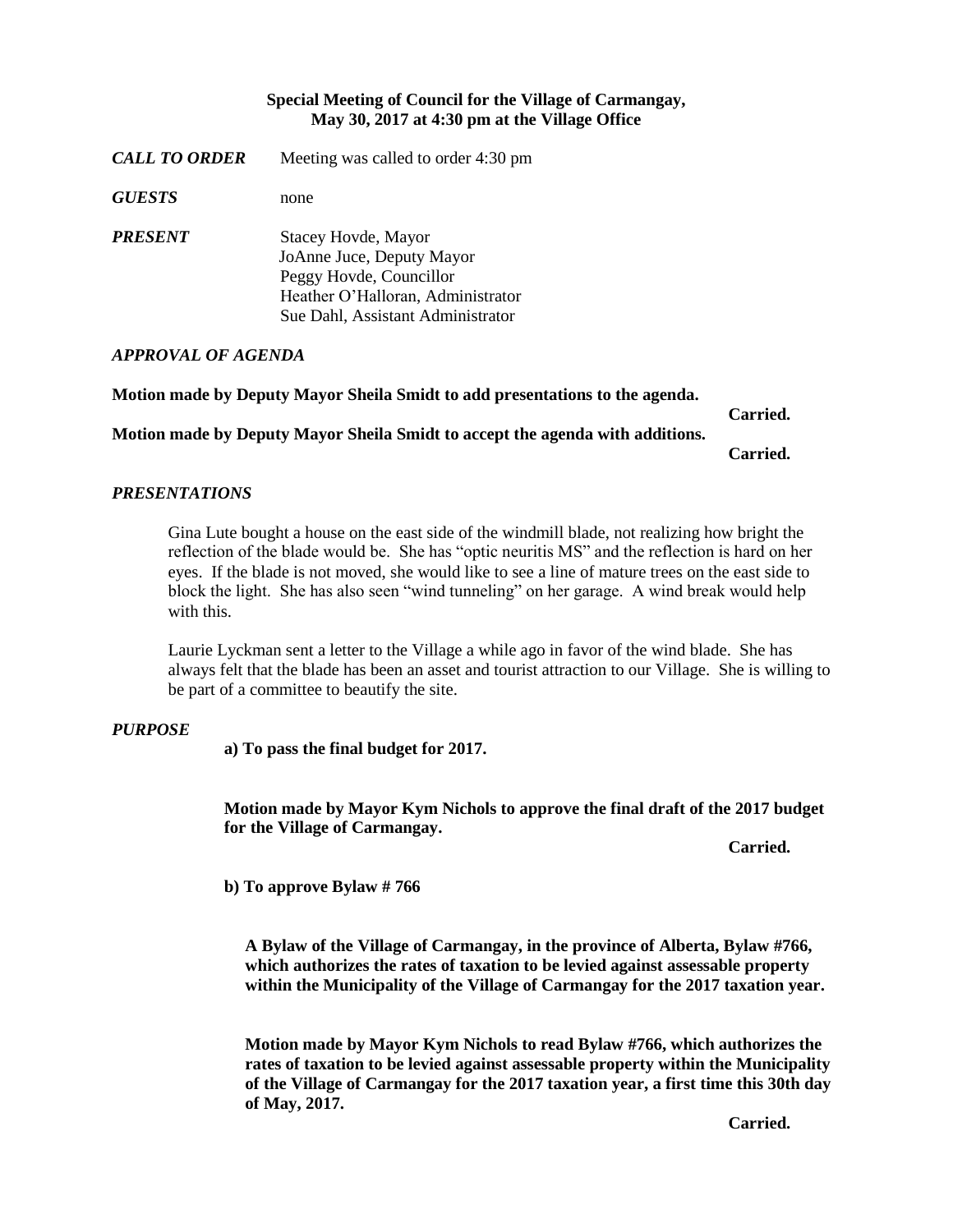**Special Meeting May 30th, 2017 Page 2**

> **Motion made by Councillor Stacey Hovde to read Bylaw #766, which authorizes the rates of taxation to be levied against assessable property within the Municipality of the Village of Carmangay for the 2017 taxation year, a second time this 30th day of May, 2017.**

> > **Carried.**

**Motion made by Deputy Mayor Sheila Smidt to read Bylaw #766, which authorizes the rates of taxation to be levied against assessable property within the Municipality of the Village of Carmangay for the 2017 taxation year, a third and final time and by unanimous consent was passed this 30th day of May, 2017.**

**Carried**

 **Read a first time this 30th day of May 2017**

 **Read a second time this 30th day of May 2017**

 **And by unanimous consent of Council,**

 **Read a third and final time this 30th day of May 2017.**

*Carried* 

#### **c) Blade –**

**Motion made by Councillor Stacey Hovde to go in camera for a legal issue.**

**Recorded vote – Mayor Kym Nichols – opposed - Deputy Mayor Sheila Smidt - opposed - Councillor Stacey Hovde – in favor Motion defeated.**

Discussion of the windmill blade ownership and location.

**Motion made by Deputy Mayor Sheila Smidt to accept the blade as a gift on its existing location.**

**Recorded vote – Mayor Kym Nichols – in favor - Deputy Mayor Sheila Smidt – in favor - Councillor Stacey Hovde – opposed**

**Motion carried**